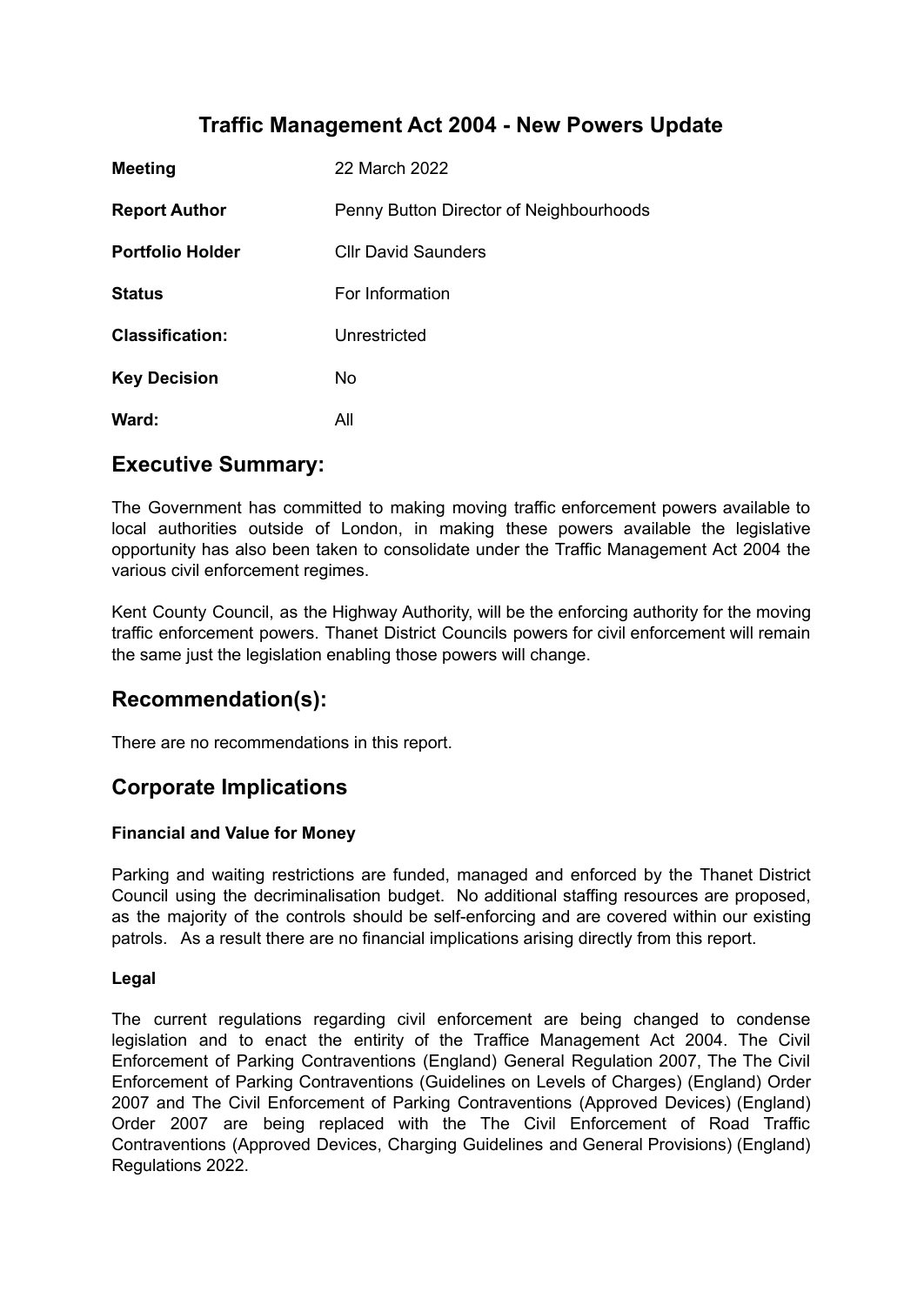The Civil Enforcement of Parking Contraventions (England) Representations and Appeals Regulations 2007 is replaced by The Civil Enforcement of Road Traffic Contraventions (Representations and Appeals) (England) Regulations 2022.

#### **Corporate**

Implementing these legislative changes will enable Thanet District Council to continue with the civil enforcement of parking regulations. This meets the core business objectives of Environment and Communities as it keeps roads clear of obstructive vehicles which enables residents and visitors to movely unobstructed around the District.

#### **Equality Act 2010 & Public Sector Equality Duty**

Members are reminded of the requirement, under the Public Sector Equality Duty (section 149 of the Equality Act 2010) to have due regard to the aims of the Duty at the time the decision is taken. The aims of the Duty are: (i) eliminate unlawful discrimination, harassment, victimisation and other conduct prohibited by the Act, (ii) advance equality of opportunity between people who share a protected characteristic and people who do not share it, and (iii) foster good relations between people who share a protected characteristic and people who do not share it.

Protected characteristics: age, sex, disability, race, sexual orientation, gender reassignment, religion or belief and pregnancy & maternity. Only aim (i) of the Duty applies to Marriage & civil partnership.

This report relates to the following aim of the equality duty: -

- To eliminate unlawful discrimination, harassment, victimisation and other conduct prohibited by the Act.
- To advance equality of opportunity between people who share a protected characteristic and people who do not share it
- To foster good relations between people who share a protected characteristic and people who do not share it.

# **CORPORATE PRIORITIES**

This report relates to the following corporate priorities: -

- Environment
- Communities

### **1.0 Introduction and Background**

1.1 The Government has committed to make the moving traffic enforcement powers under Part 6 of the Traffic Management Act 2004 available to local authorities outside London. The regulations giving effect to these powers were laid in Parliament on 27th January. In making these powers available, the legislative opportunity has also been taken to consolidate, under the 2004 Act the various civil enforcement regimes to create a cohesive civil enforcement regime. This new regime removes inconsistencies enabling more efficient administration.